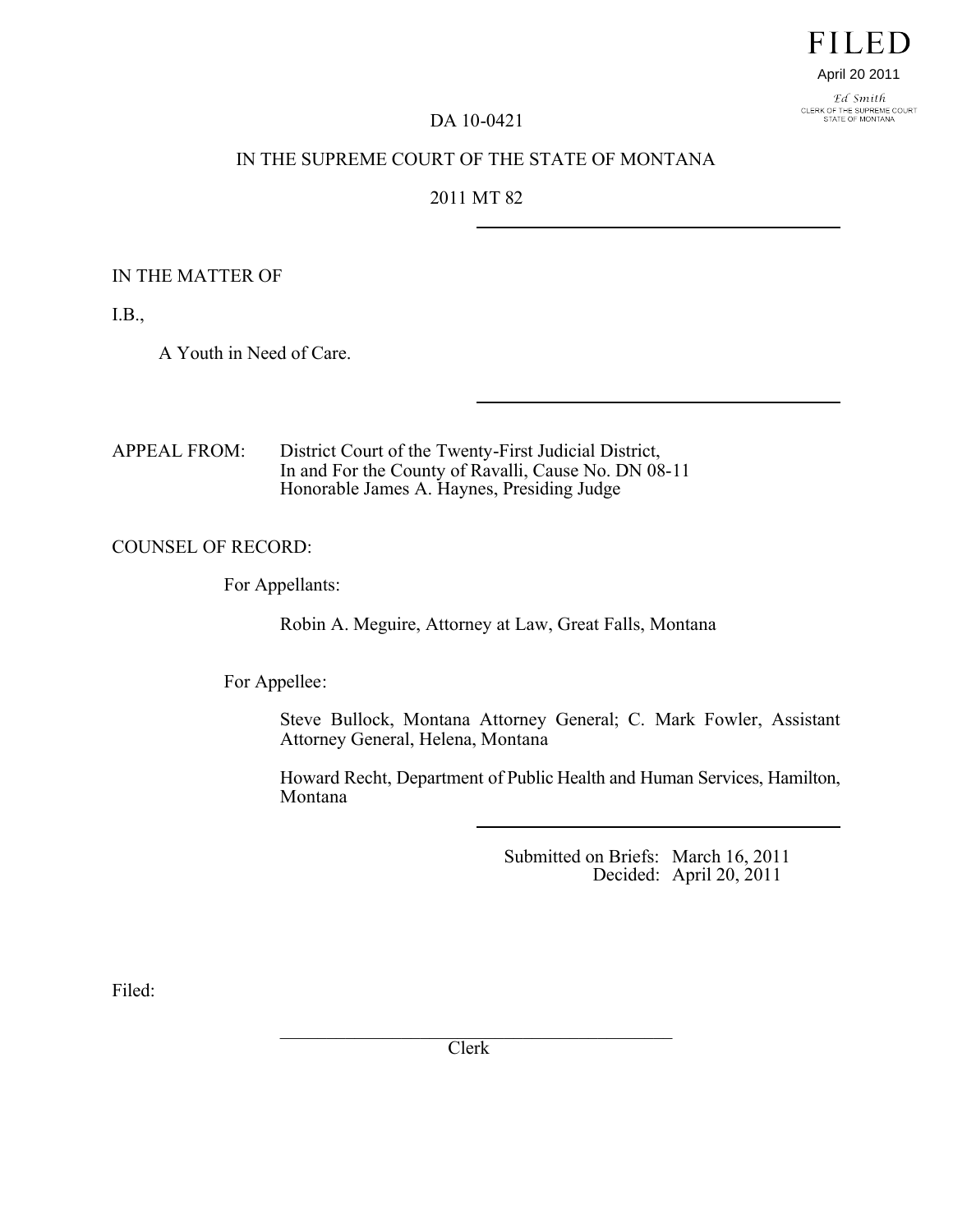Justice Brian Morris delivered the Opinion of the Court.

¶1 B.K. and C.B., natural mother and father of I.B., appeal the order of the Twenty-First Judicial District Court, Ravalli County, terminating their parental rights. We affirm.

¶2 We review the following issues on appeal:

¶3 *Does substantial evidence support the District Court's adjudication of I.B. as a youth in need of care?*

¶4 *Did the District Court abuse its discretion when it terminated B.K.'s and C.B.'s parental rights to I.B.?*

¶5 *Did the District Court correctly conclude that the Department made active efforts to prevent breakup of the Indian family?*

¶6 *Did the parents receive effective assistance of counsel?*

#### FACTUAL AND PROCEDURAL BACKGROUND

¶7 The Montana Department of Public Health and Human Services (Department) removed I.B. from his parents' care on June 25, 2008. I.B. was about five months old at the time of removal. The parents neglected to provide I.B. with necessary medical care. The court adjudicated I.B. a youth in need of care and the parents stipulated to treatment plans in July 2008. The court granted the Department's petition to terminate B.K.'s and C.B.'s parental rights on July 21, 2010.

¶8 B.K. and C.B. left three-month-old I.B. in the sun on May 5, 2008. I.B. suffered a blistering facial sunburn and second degree burns on 20-30% of his body. I.B.'s sunburn required hospitalization, including oxygen supplements, heart-monitoring, intravenous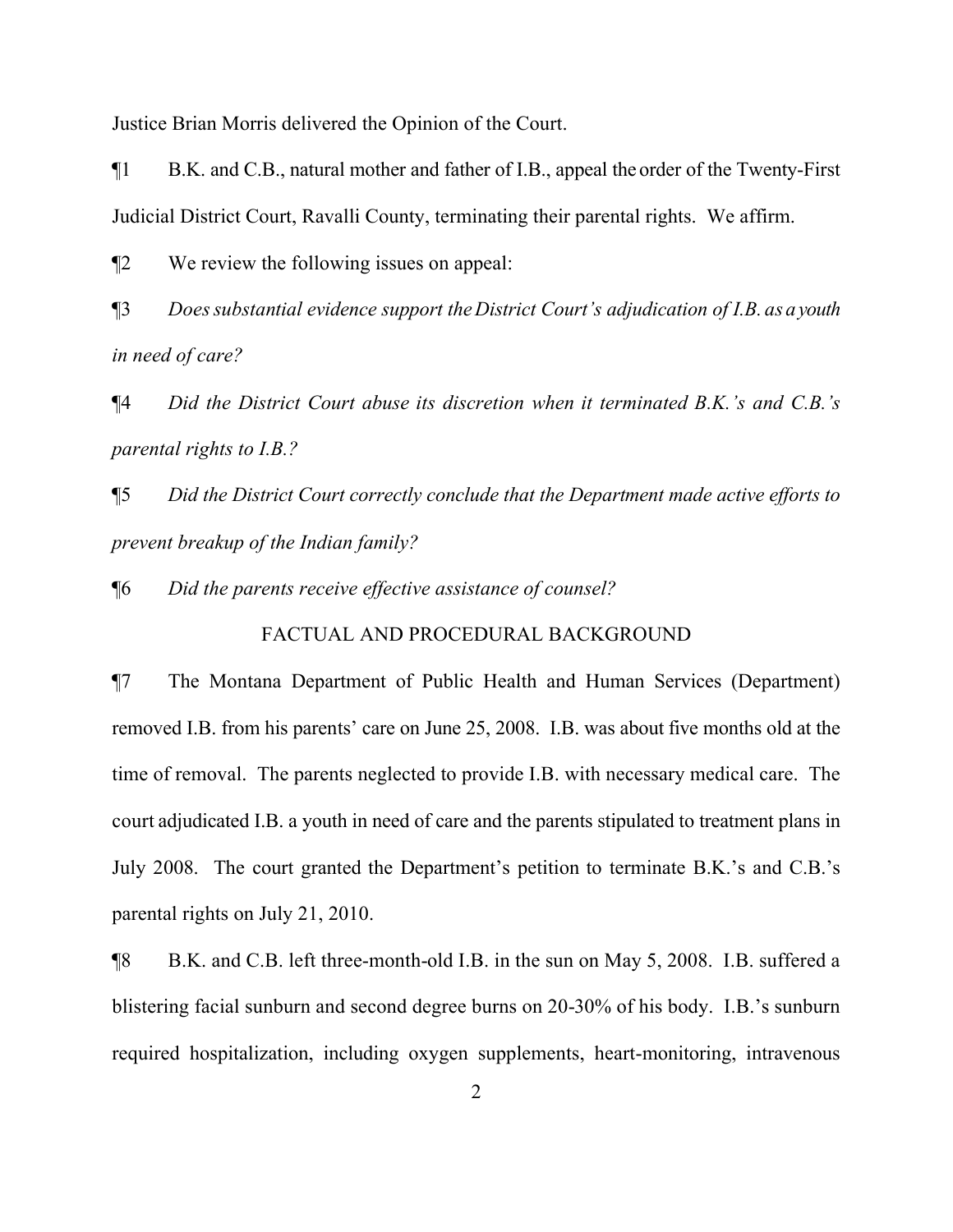therapy, and blood draws. Community Medical Center in Missoula admitted I.B. on May 6, 2008. I.B. presented breathing difficulties, wheezing, a rapid heart rate, and possible deafness and blindness. I.B.'s doctors refused to discharge I.B. until May 16, 2010, due in part to concerns about the parents' ability to care for I.B. I.B.'s doctors believed that B.K. and C.B. could not understand, and were not following, medical care instructions that had been given to them following I.B.'s premature birth. The Department received an abuse or neglect referral and investigated.

¶9 Medical providers identified special medical needs of I.B. I.B.'s medical needs related back to his premature birth. The record does not clearly indicate to what extent the sunburn incident affected I.B.'s respiratory condition. The medical providers specifically instructed B.K. and C.B. how to care for I.B. They instructed them that I.B. must be fed on a rigid schedule and in a specific manner. The medical providers believed that I.B. would aspirate and could possibly die if not fed in this specific manner. They instructed the parents to hold I.B. in an upright position, hold his bottle, allow him to suck two to four times, and then remove the nipple to allow him to breathe. They also instructed them to monitor I.B.'s breathing closely and to keep a record of feeding times and breathing conditions. I.B. required a closely monitored feeding schedule because he did not signal when he needed to be fed.

¶10 Medical providers and the Department had concerns that B.K. and C.B. would not follow the feeding routine and manner. The Department hired Family Concepts, an independent organization that provides family support services, to assist in educating and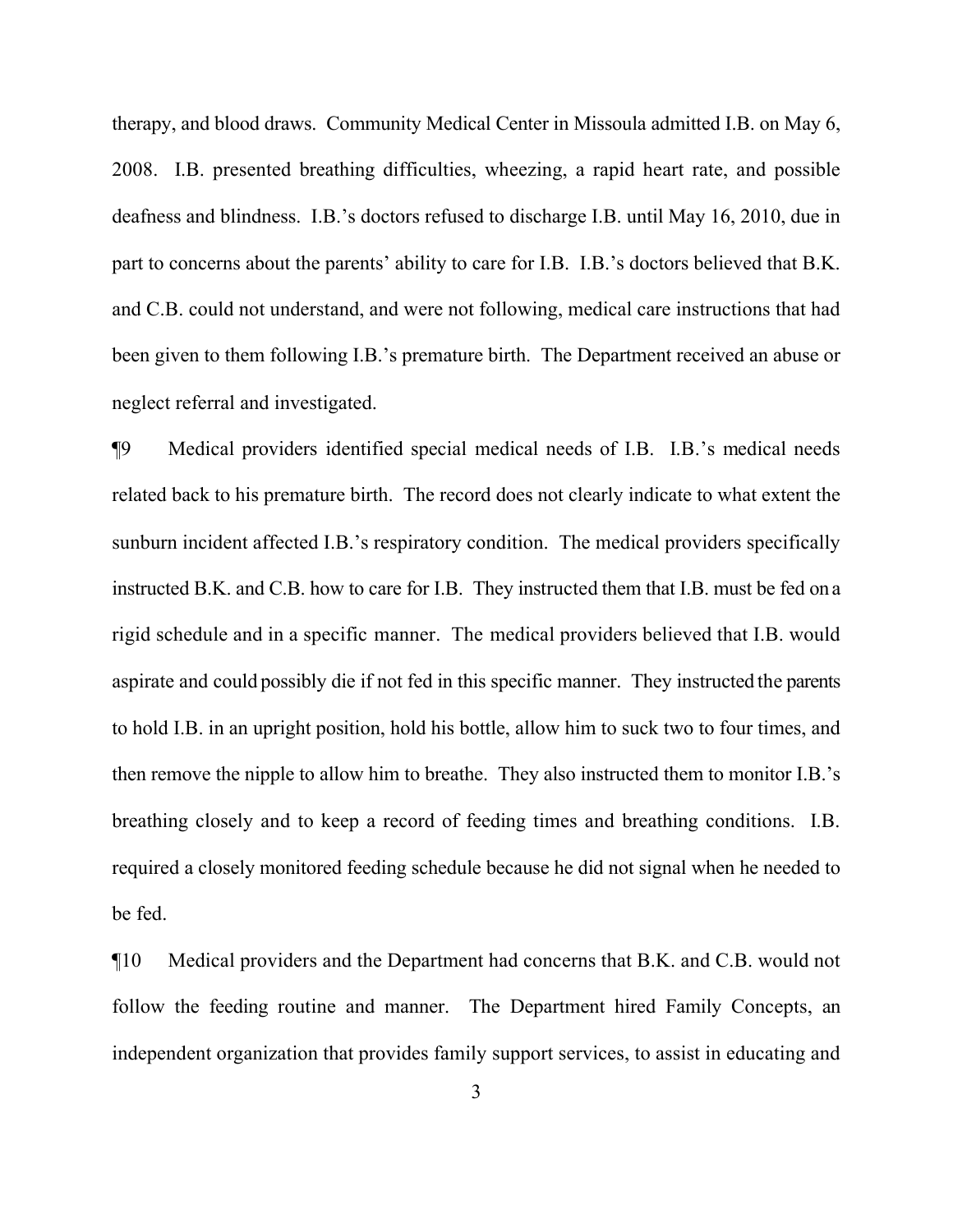training B.K. and C.B. to take care of I.B. Anna Marie White, a family support worker for Family Concepts, provided B.K. and C.B. with supervised visitation, parenting classes, and in-home services. White met the parents at the hospital and initially assisted them five times a week in their home. White instructed the parents in the feeding technique ordered by I.B.'s doctors and implemented a feeding schedule.

¶11 White also assisted B.K. and C.B. in cleaning up their yard and making it safe. The yard contained pieces of metal, old fences, sharp tools, motor parts, and other trash that presented safety concerns. Safety concerns also existed inside the home. The Department found that the interior of the home needed to be cleaned. Many small items on the floor of the home presented choking and safety hazards to I.B.

¶12 B.K. and C.B. consistently had difficulty implementing the correct feeding technique or following the feeding schedule on their own. White suspected that the parents would not feed I.B. properly without her direct supervision. She suspected that they left I.B. unattended in his infant carrier with a bottle propped in his mouth. White confronted B.K. about propping the bottle in this manner. B.K. admitted that she had been propping the bottle. The bottle propping posed the risk that I.B. would choke or aspirate vomit.B.K. also admitted that she had not been keeping the record of feeding times because she considered the record-keeping to be "stupid."

¶13 The Department's social workers visited I.B.'s home unannounced on June 25, 2008, and found I.B. with a bottle propped in his mouth in clear disregard of the specified feeding technique. B.K. made no effort to hold or feed I.B. properly. B.K. busied herself instead by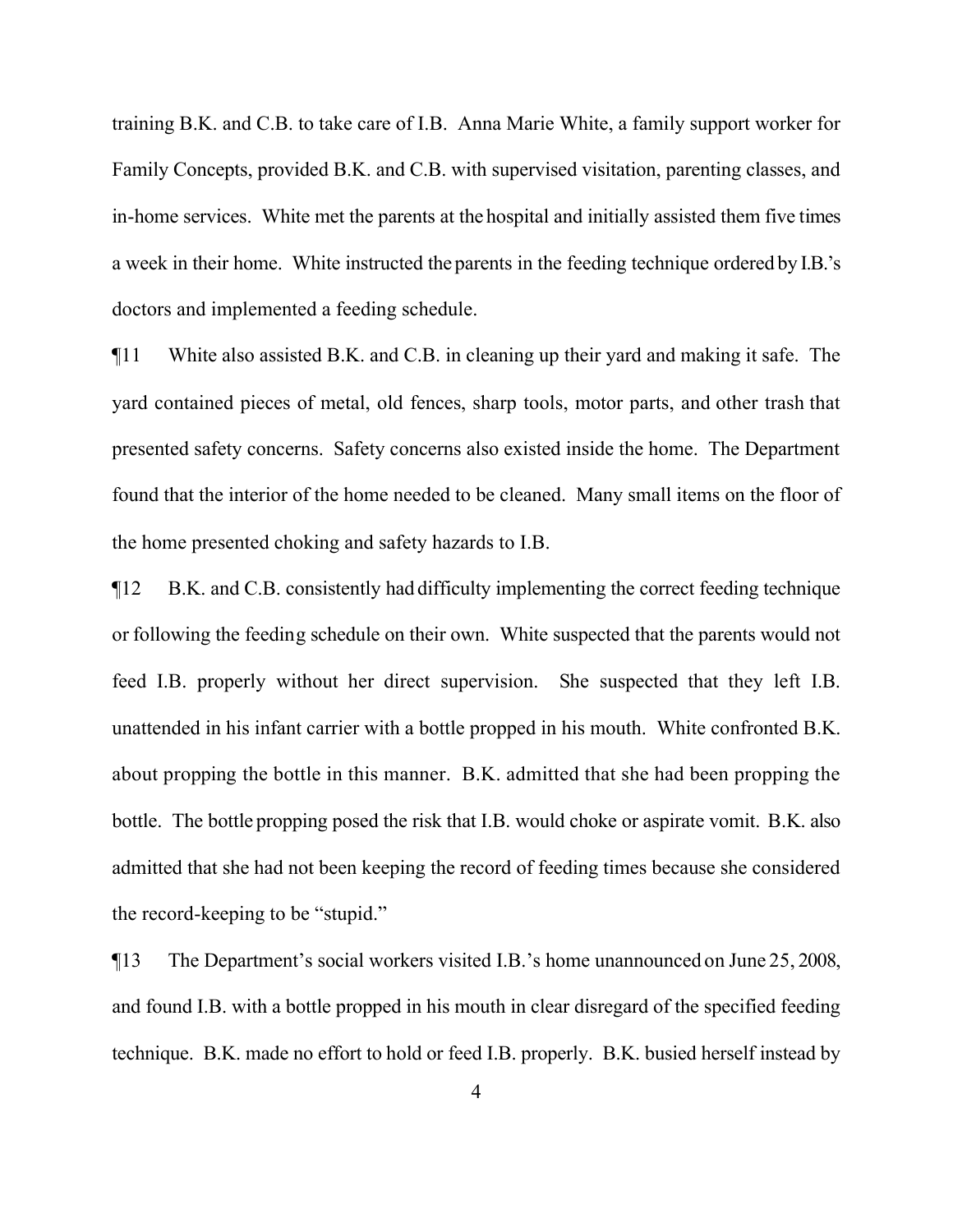cleaning the kitchen. The Department determined that B.K. and C.B. were not able to meet I.B.'s needs or provide for his health and safety. The Department removed I.B. from his parents' home and took him to the Marcus Daly Memorial Hospital due to respiratory concerns, including wheezing. The Department later transferred I.B. to foster care, where he had remained for about two years before the court ordered termination of parental rights.

¶14 The Department filed a petition seeking emergency protective services, adjudication of I.B. as a youth in need of care, and temporary legal custody. The court held an adjudication hearing. The court found that B.K. and C.B. had failed to follow simple feeding instructions that I.B.'s medical doctors had ordered. The court adjudicated I.B. a youth in need of care and granted temporary legal custody to the Department. The parents stipulated to treatment plans proposed by the Department that addressed their care for I.B. and his medical needs, the safety and condition of the parents' home and yard, and I.B.'s attachment to his parents. The parents agreed to complete the treatment plans' tasks by January 15, 2009.

¶15 B.K. and C.B. did not realize that I.B. was eligible for enrollment in the Cherokee Nation when the court adjudicated I.B. a youth in need of care. The parents apparently did not know of their own Native American heritage until after the Department began intervention proceedings. The parents enrolled I.B. in the Cherokee Nation sometime in early 2009. The court held a hearing on March 11, 2009, and heard testimony from an Indian Child Welfare Act (ICWA) expert, Eleanor LaMere. LaMere testified that physical and emotional risks existed in the parents' home and that I.B.'s immediate return to the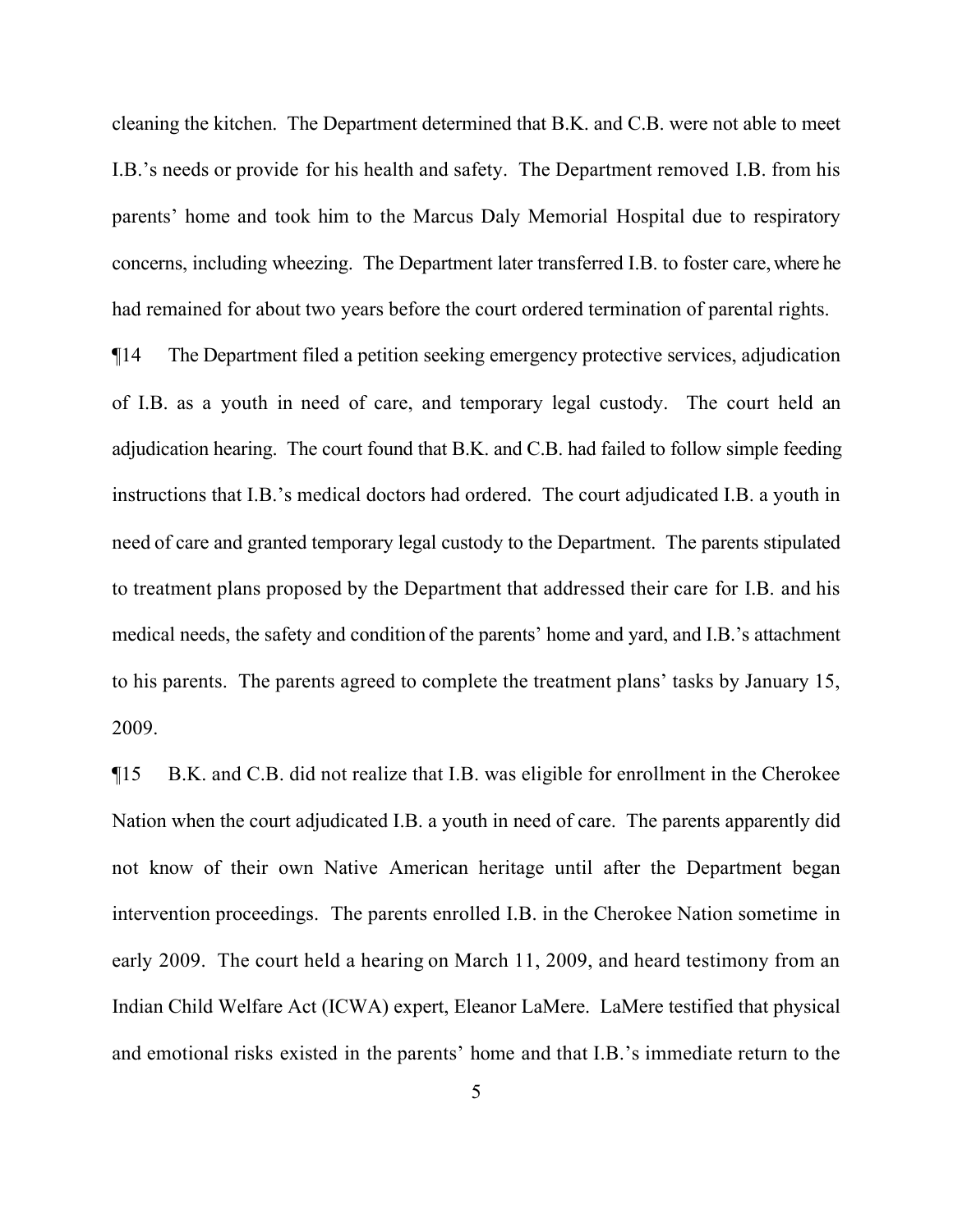parents' care would result in serious emotional or physical harm to him. LaMere recommended that I.B. remain in foster care and that the court give the parents time to finish their parenting classes. The Cherokee Nation filed a notice of intervention on August 11, 2009, and later informed that it would monitor the proceedings. The Cherokee Nation did not object to I.B.'s foster family placement or the Department's efforts to provide rehabilitation services.

¶16 The court heard testimony for five days in a termination hearing that extended from October 2009 to May 2010. The Department presented the testimony of a clinical psychologist, a neuropsychologist, a licensed clinical social worker, a pediatric nurse practitioner, two family support workers from Family Concepts, the foster mother, a Department social worker, a Department family support specialist, an ICWA expert, and the Court Appointed Special Advocate (CASA). Several of the Department's witnesses recommended termination of B.K.'s and C.B.'s parental rights to I.B. The parents presented the testimony of a clinical psychologist who opined that the parents could learn the necessary parenting skills within a reasonable time. The trial testimony and other relevant facts will be discussed further as needed.

¶17 The court determined that B.K. and C.B. had failed to complete or comply with their treatment plans. B.K.'s and C.B.'s conduct and condition rendered them unfit to provide adequate parental care to I.B. Their condition was unlikely to change within a reasonable time. The court concluded that the evidence supported termination of B.K.'s and C.B.'s parental rights to I.B. beyond a reasonable doubt.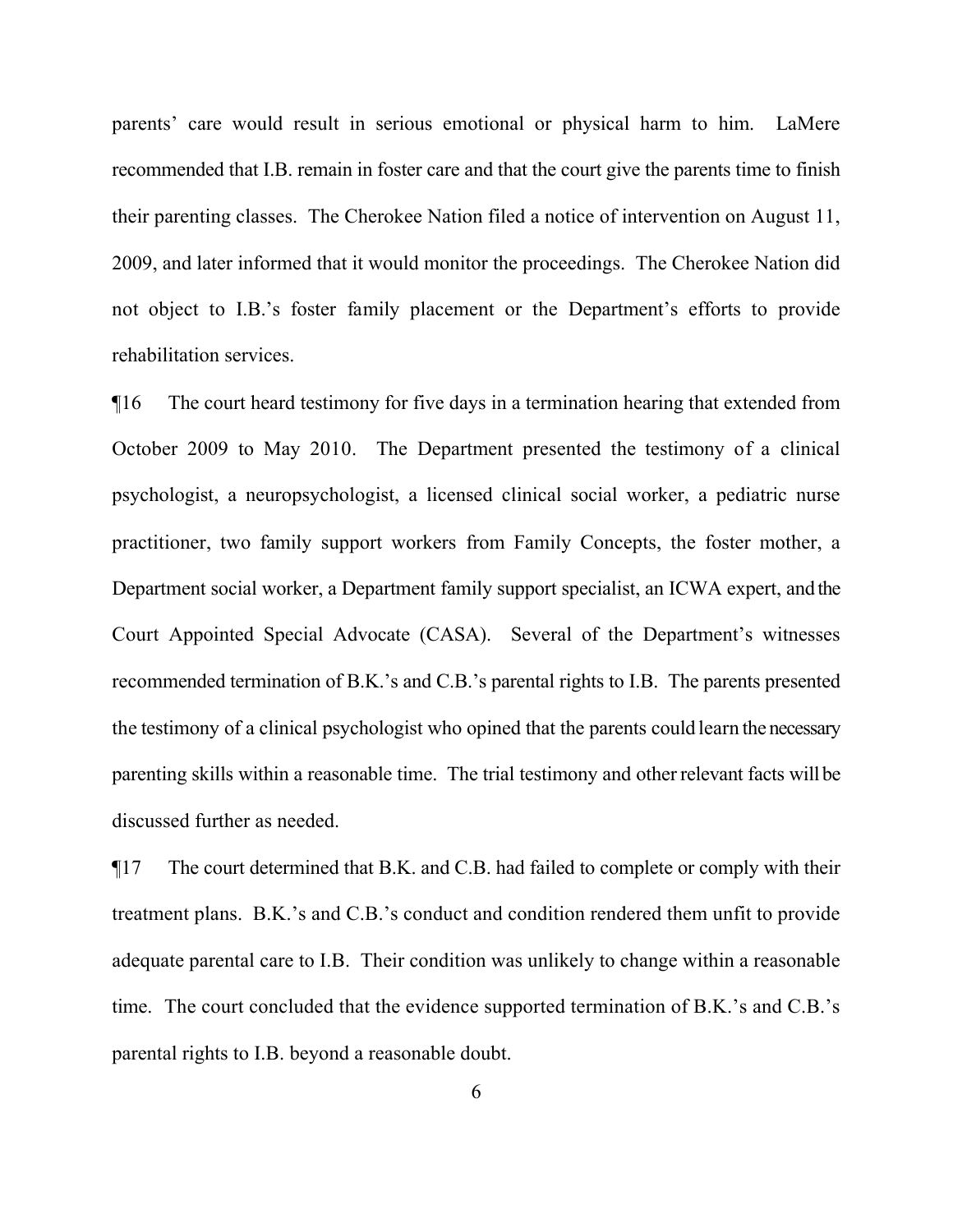#### STANDARD OF REVIEW

¶18 We review for abuse of discretion a district court's termination of parental rights. *In re B.M.,* 2010 MT 114, ¶ 14, 356 Mont. 327, 233 P.3d 338. We determine whether the district court's findings of fact are clearly erroneous and whether the conclusions of law are correct. *Id.* Where ICWA applies, we will uphold a district court's termination of parental rights if a reasonable fact finder could conclude beyond a reasonable doubt that continued custody of the child by the parent is likely to result in serious emotional or physical damage to the child. *In re J.M.*, 2009 MT 332, ¶ 12, 353 Mont. 64, 218 P.3d 1213. This Court exercises plenary review to determine whether a parent has been denied effective assistance of counsel. *In re B.M.,* ¶ 14*.* 

#### DISCUSSION

# ¶19 *Does substantial evidence support the District Court's adjudication of I.B. as a youth in need of care?*

¶20 The State must present evidence to establish by a preponderance of the evidence that a child has been abused, neglected, or abandoned in order for a district court to adjudicate a child as a youth in need of care. Sections 41-3-437(2), -102(34), -422(5)(a), MCA; *In re B.S.*, 2009 MT 98, ¶ 22, 350 Mont. 86, 206 P.3d 565. The abuse may be actual physical or psychological harm to a child or substantial risk of physical or psychological harm caused by a parent's acts or omissions. Section 41-3-102(7), MCA; *In re A.S.*, 2006 MT 281, ¶ 30, 334 Mont. 280, 146 P.3d 778. ICWA standards of proof apply if the proceeding involves an Indian child. Section 41-3-422(5)(b), MCA.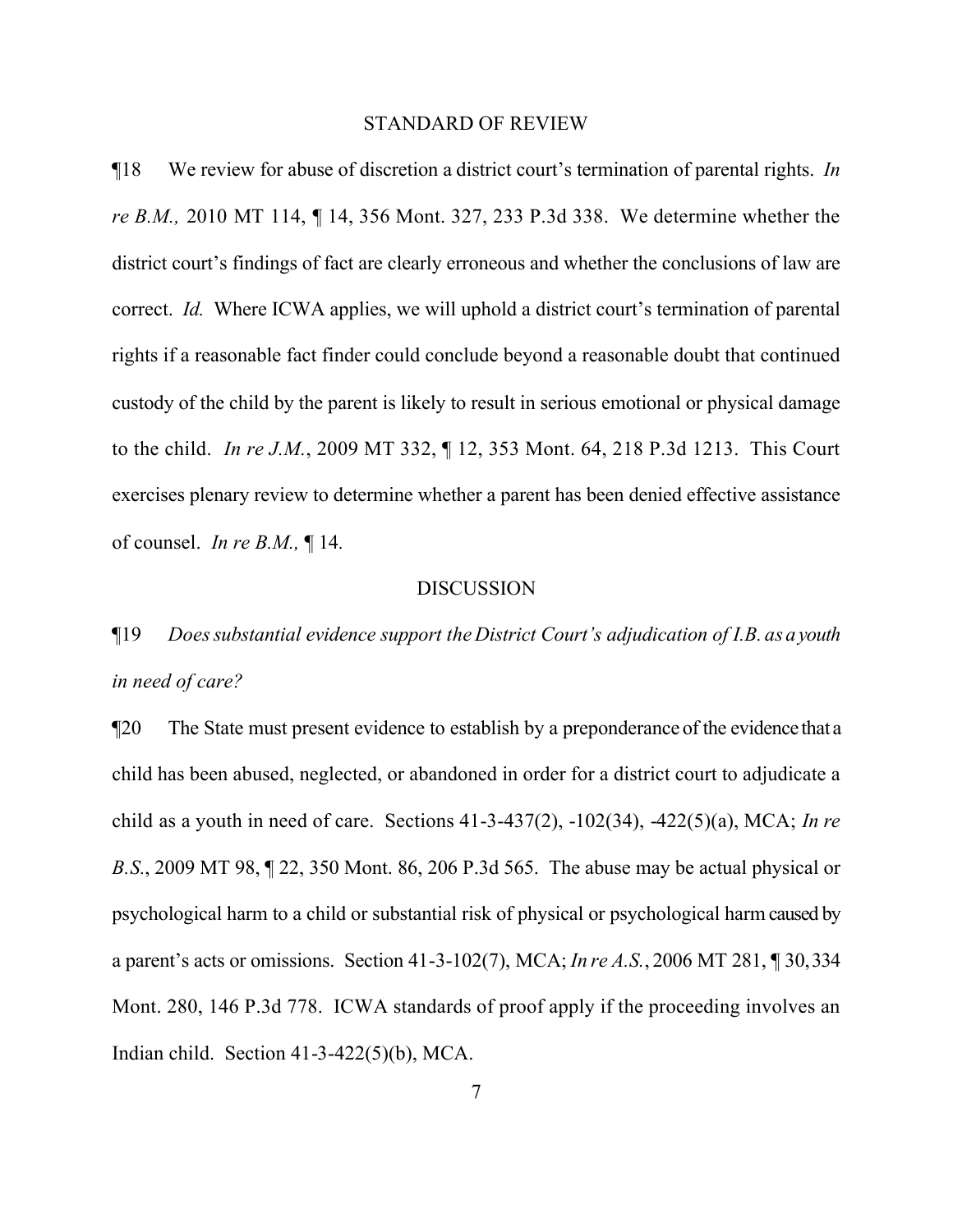¶21 The District Court concluded in its adjudication of I.B. as a youth in need of care that ICWA did not apply. The parties did not know of I.B.'s eligibility for tribal enrollment during the adjudication proceedings. The parents agree that the District Court could not have incorrectly applied the evidentiary standard during the adjudication proceedings when no one knew that I.B. potentially qualified as an Indian child. *Jared P. v. Glade T.*, 209 P.3d 157, 161-62 (Ariz. App. 2009) (citations omitted). The parents argue nevertheless that substantial evidence does not support by a preponderance of the evidence the court's adjudication of I.B. as a youth in need of care.

¶22 The court found that B.K. and C.B. had subjected I.B. to actual physical harm and a substantial risk of physical harm. I.B. received a severe sunburn that required hospitalization due to the parents' neglect. The parents disregarded the specific feeding techniques ordered by I.B.'s doctors. I.B.'s doctors had warned the parents of the risk of death presented by I.B.'s respiratory condition if they did not follow the specified feeding manner. The doctors and social worker from Family Concepts explained the required feeding method, emphasized the choking and aspirating risks to I.B., and taught the method to the parents in the hospital and in their home.

¶23 Despite the efforts to help B.K. and C.B. understand the importance of the feeding method to I.B.'s health and life, the Department in an unannounced visit found I.B. with a bottle propped into his mouth while B.K. cleaned in the kitchen. The parents argue that B.K. had to prop the bottle in I.B.'s mouth so that she could clean the house to impress the Department. The housecleaning excuse demonstrates their inability or refusal to understand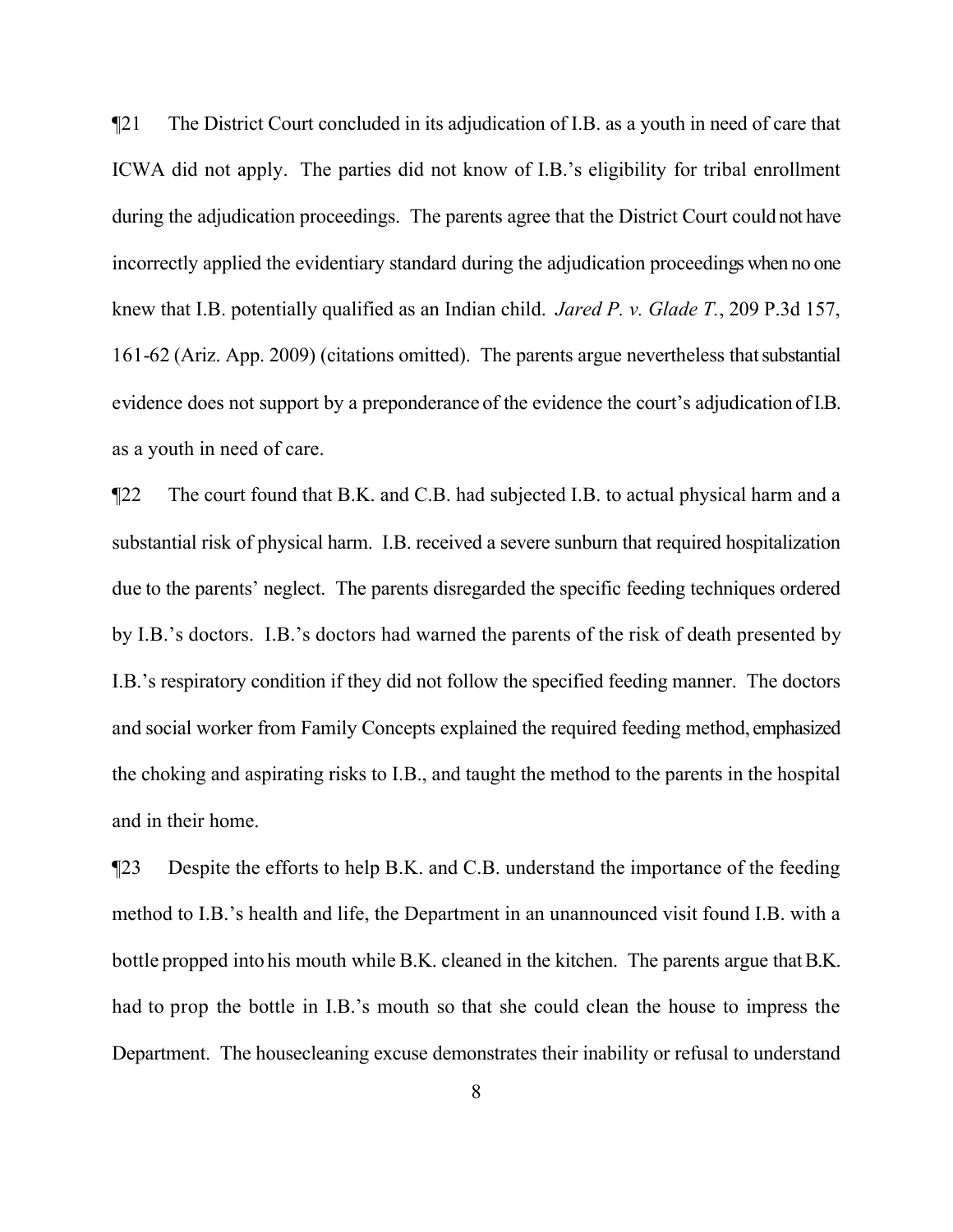the life-threatening risks presented by improperly feeding I.B. Substantial evidence supports the District Court's adjudication of I.B. as a youth in need of care.

¶24 *Did the District Court abuse its discretion when it terminated B.K.'s and C.B.'s parental rights to I.B.?*

¶25 A district court may terminate an individual's parental rights if (1) the child has been adjudicated a youth in need of care, (2) an appropriate treatment plan has not been complied with by the parent or has not been successful, and (3) the conduct or condition of the parent rendering the parent unfit is unlikely to change within a reasonable time. Section 41-3- 609(1)(f), MCA. B.K. and C.B. enrolled I.B. in the Cherokee Nation prior to the termination hearing. ICWA requires that the Department prove that B.K.'s and C.B.'s parental rights should be terminated beyond a reasonable doubt. 25 U.S.C. § 1912(f); *In re G.S.*, 2002 MT 245, ¶ 33, 312 Mont. 108, 59 P.3d 1063. ICWA also requires the court to find that the Department made active efforts for reunification and that reunification presents a risk of serious emotional or physical harm to the child. 25 U.S.C. § 1912; *In re G.S.*, ¶ 26. The parents appeal separately the active efforts requirement. We discuss the active efforts requirement under the third issue.

¶26 The parents argue that substantial evidence does not support the court's findings that the parents failed their treatment plans. B.K. and C.B. stipulated to the Department's proposed treatment plans on July 30, 2008, and received updated plans on April 15, 2009. The plans required B.K. and C.B. to understand and correct the circumstances causing removal, to acquire necessary parenting skills, to provide a safe and stable environment for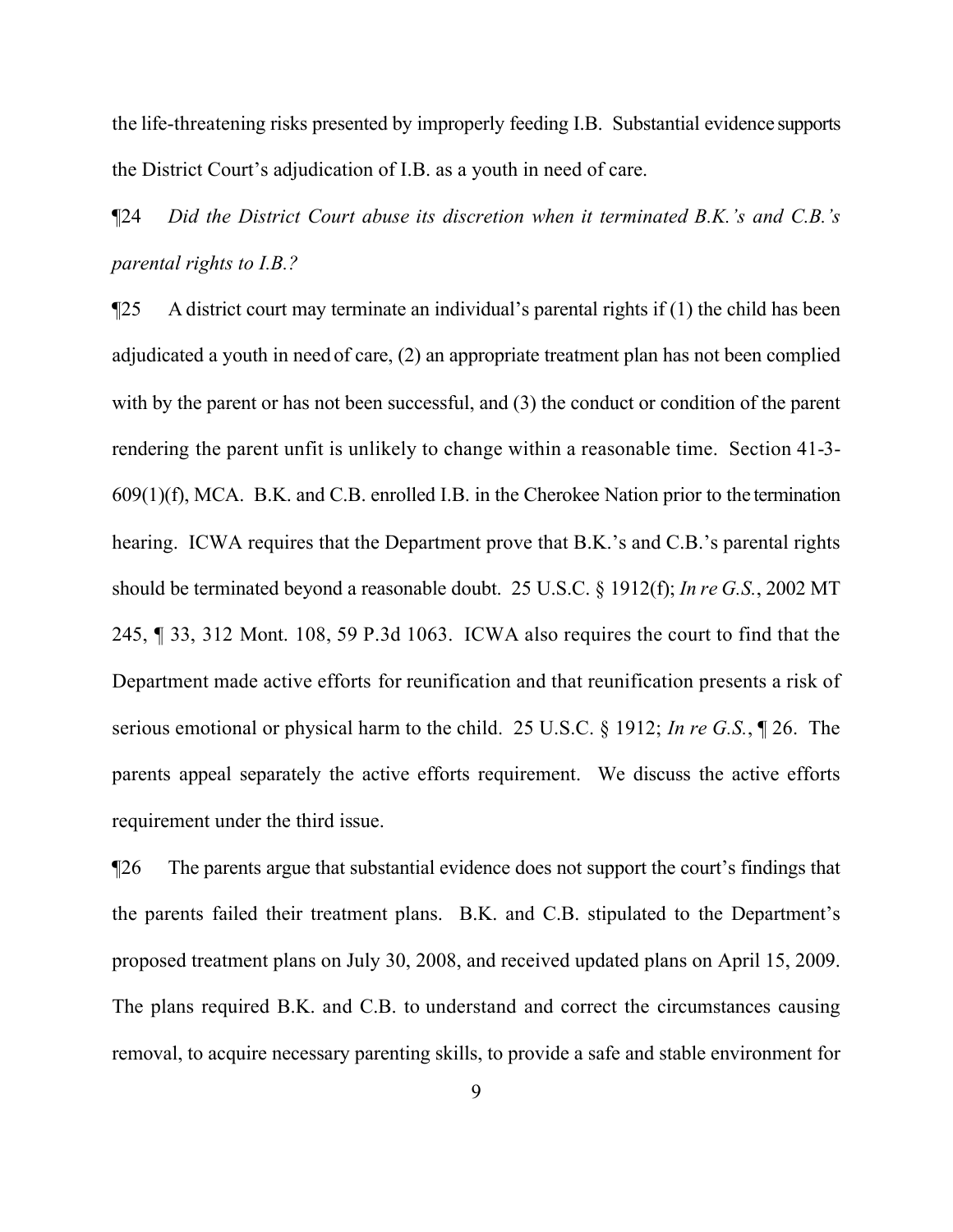I.B., and to strengthen and preserve the parent-child relationship. The plans identified the parents' consistent failure to recognize safety hazards in the home, the failure to meet I.B.'s developmental needs, and the lack of an appropriate parent-child attachment as conditions that led to removal. The plans assigned the parents several tasks to address these problems. ¶27 A parent does not successfully complete a treatment plan by partial, or even substantial, compliance. *In re D.F.*, 2007 MT 147, ¶ 30, 337 Mont. 461, 161 P.3d 825. A parent technically can complete all the tasks in a treatment plan and not necessarily be successful in overall treatment. *In re S.C.*, 264 Mont. 24, 29, 869 P.2d 266, 269 (1994). A parent successfully completes a plan when he or she effectuates the purposes for which the plan had been designed. Section 41-3-609(1)(f)(i), MCA; *In re L.H.,* 2007 MT 70, ¶ 19, 336 Mont. 405, 154 P.3d 622. District courts must do more than mechanistically check items off a task list. District courts must determine instead whether the parents have actually effectuated the purposes of the treatment plan. *Id.*; *In re L.H.*, ¶ 19.

¶28 The Department's social worker, Kathryn Huber, testified about B.K.'s and C.B.'s compliance with the treatment plan and its tasks. Huber testified that B.K. attended parenting classes, participated in therapy, and could meet basic physical needs of I.B. Huber also testified that B.K. did not recognize I.B.'s cues when he communicated his needs or that he was upset. Huber testified that C.B. had not completed his parenting classes and failed to understand child development.

¶29 Huber testified that B.K. and C.B. did not demonstrate the ability to meet I.B.'s emotional needs and could not appropriately interact or communicate with I.B. B.K. often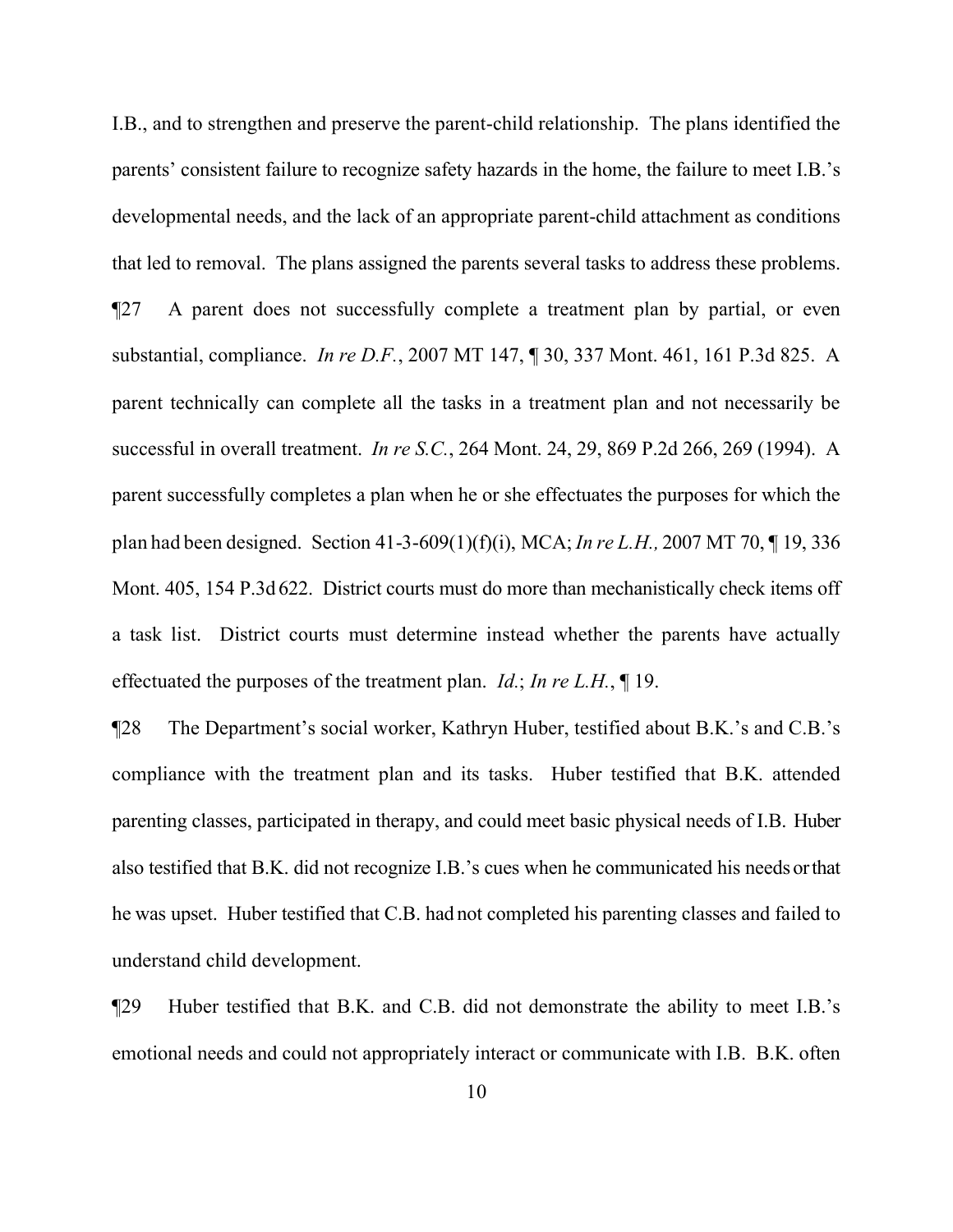ended visitation sessions earlier than scheduled. Visitation supervisors did not believe that B.K. and C.B. possessed the skills to permit unsupervised visitation with I.B. The parents also did not demonstrate an independent ability to correct potential safety hazards in their home, such as small items and cigarette butts that presented a choking hazard.

¶30 Huber testified that the parents had not been able to develop an appropriate, secure attachment to I.B. I.B. exhibited symptoms of post-traumatic stress disorder on several occasions after interacting with his parents. Early in her support services, Anna Marie White of Family Concepts expressed concern with the lack of physical or emotional interaction between I.B. and his parents. I.B. remained passive in his parents' presence and would not cry or signal his needs to his parents. When White began coaching the parents on interaction methods, I.B. resisted his parents and would pull himself away from their care.

¶31 I.B.'s resistance escalated in the spring of 2009. He refused to eat or drink when his parents tried to feed him. He resisted being held by them and turned away from them. He often zoned out or entered staring spells. Benjamin Ross, a pediatric neurologist, evaluated I.B. and conducted an EEG for the staring spells. Ross ruled out seizures and all other possible medical conditions as causes of the staring spells.

¶32 I.B. would not engage with his parents. Social workers, visitation supervisors, and the foster mom reported that I.B. demonstrated a complete change of demeanor in the presence of B.K. and C.B. I.B.'s foster mother reported that I.B. seemed aggressive and resistant to touch after supervised visits with B.K. and C.B. I.B. began vomiting and developed cyanosis and a rash coincident with the parental visitations. I.B.'s pediatric nurse practitioner, Devry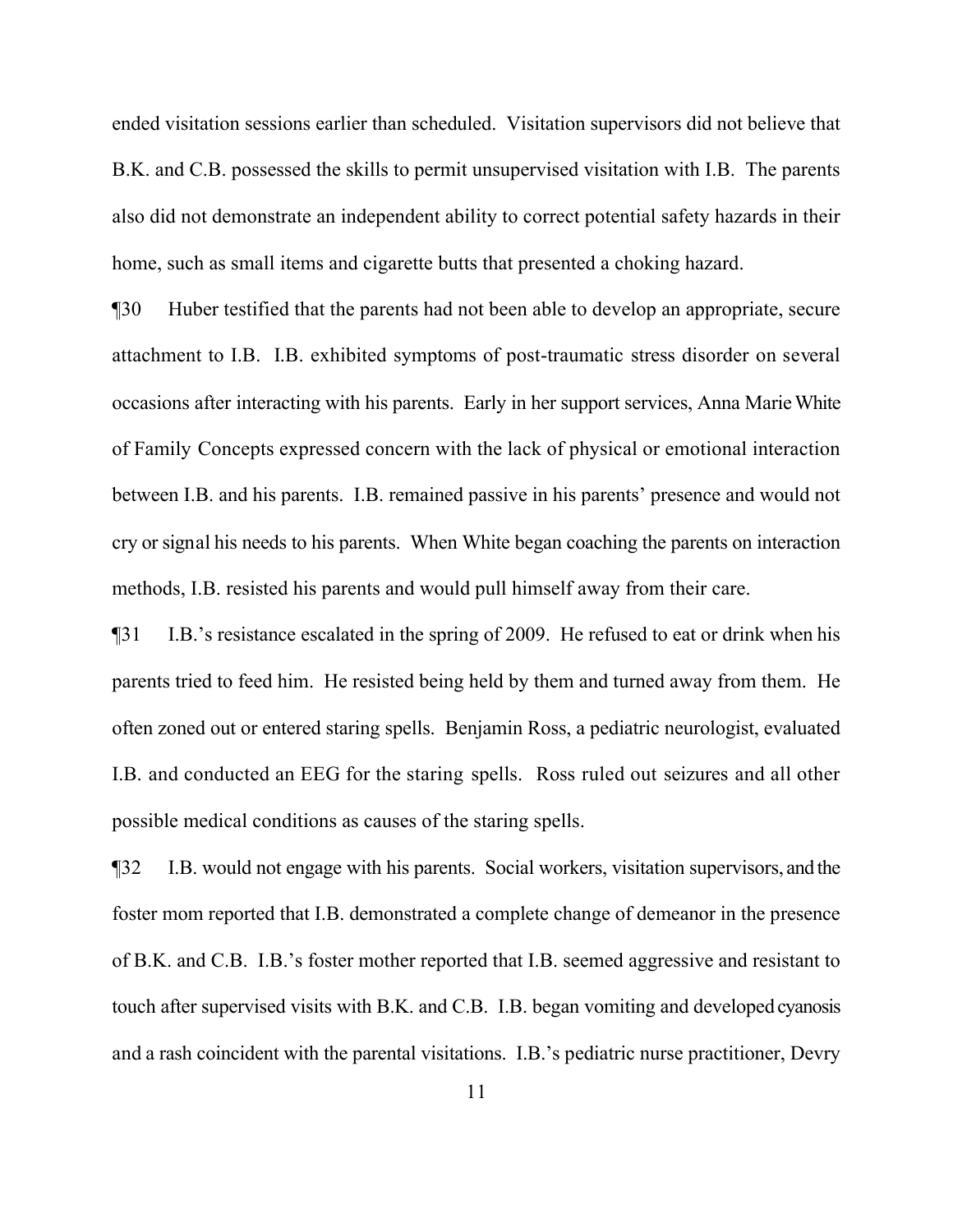Garity, investigated I.B.'s vomiting and cyanosis. Garity ruled out anatomical causes and other medical reasons for the vomiting. Garity determined that the cyanosis related to I.B.'s vomiting episodes. Garity had no other explanation for the cyanosis. A pediatric allergist evaluated I.B. and ruled out allergic reaction as a cause for the rashes. Garity indicated that the episodes of vomiting, cyanosis, rash, and staring ceased after suspension of the visits between I.B. and his parents.

¶33 B.K. underwent a psychological evaluation with Theresa Reed, a licensed clinical psychologist. Reed found B.K.'s cognitive abilities to be in the low average range and diagnosed B.K. with Personality Disorder Not Otherwise Specified. Reed reported that B.K. lacks insight, tends to be defensive, exhibits low coping ability in her role as primary caregiver, and exhibits ineffectual parenting. Reed reported that B.K.'s cognitive function ranged in the low average, between fifth and sixth grade. Reed opined that B.K. presented a poor candidate for therapy.

¶34 C.B. underwent a neuropsychological evaluation with Jacqueline Day, a neuropsychologist. Day diagnosed C.B. with Cognitive Disorder Not Otherwise Specified and Borderline Intellectual Functioning. C.B. has a full scale IQ of 72. Day noted cerebral dysfunction that would adversely affect his parenting skills. Day opined that C.B.'s condition would continue to qualify him for SSI disability benefits.

¶35 The Department hired Julie Telfer, a licensed clinical social worker, to conduct a family systems analysis that evaluated the attachment and safety of the relationship between I.B. and his parents. Telfer expressed many of the same concerns as Huber and White,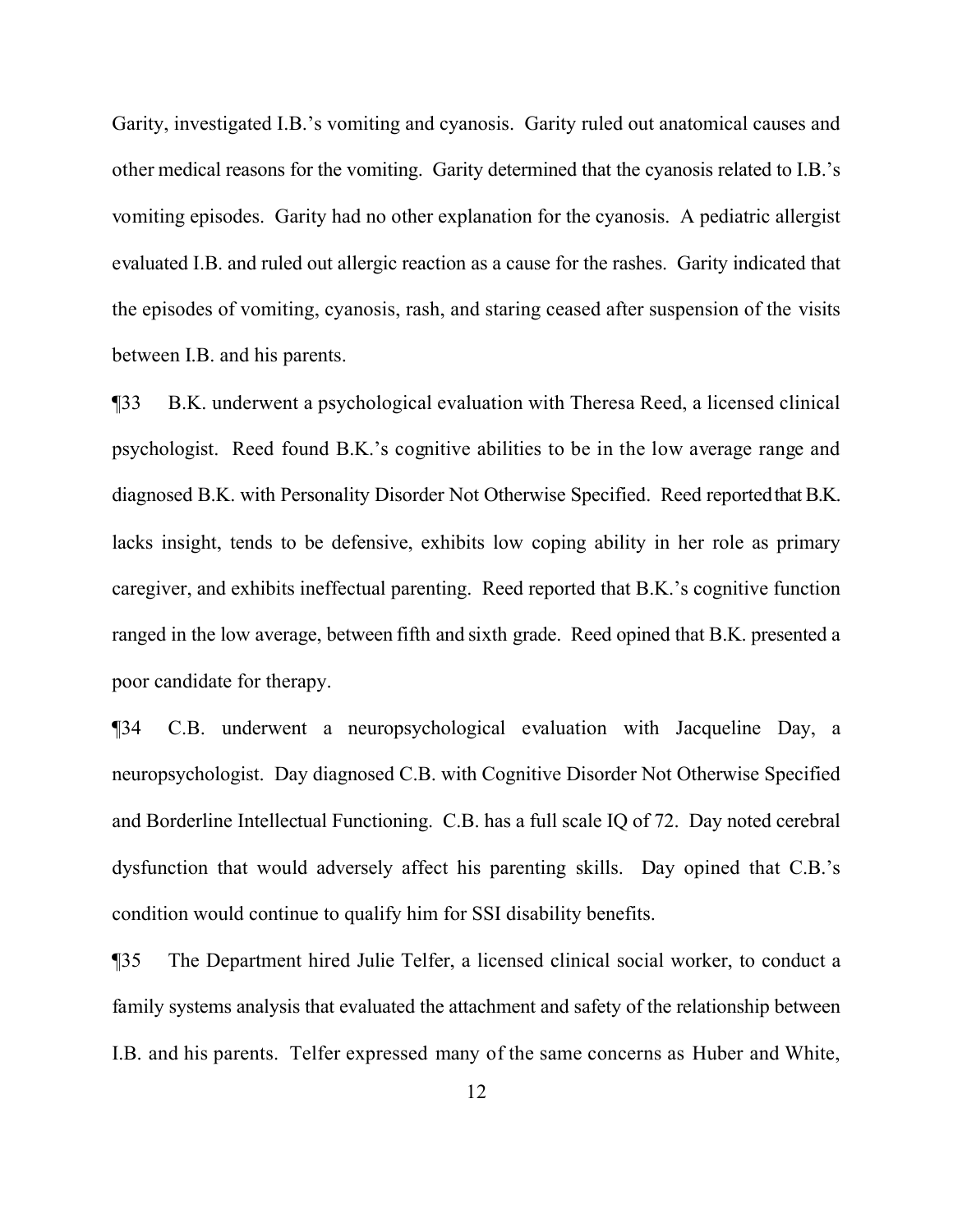determined that it was not safe for I.B. to be returned to his parents, and recommended termination. Joni Kicking Woman, a qualified ICWA expert, testified that evidence proved beyond a reasonable doubt that continued custody likely would result in serious emotional or physical damage to I.B. The testimony of Telfer and Kicking Woman supported the Department's recommendation to terminate B.K.'s and C.B.'s parental rights. Sufficient evidence supports the District Court's conclusion that evidence proved beyond a reasonable doubt that all the statutory requirements of  $\S$  41-3-609(1)(f), MCA, had been satisfied and that continued custody by the parents likely would result in serious emotional or physical harm to the child. 25 U.S.C. § 1912(f); *In re G.S.*, ¶ 26.

¶36 The parents argue that the testimony of their clinical psychologist, Coleen Wall-Hoeben, raised a reasonable doubt as to whether their conduct or condition rendering them unfit was likely to change within a reasonable time. The parents argue that the District Court should have agreed with Wall-Hoeben that no risk of harm existed in returning I.B. to his parents because Wall-Hoeben had a doctorate degree whereas Julie Telfer, the licensed clinical social worker hired by the Department, held only a masters degree. Despite the disparity in educational credentials, the court found that Telfer had "specialized training concerning infant mental and emotional health and attachment issues." The court highlighted this distinction when it found that "no other witness had the level of training" comparable to Telfer. The court further found "persuasive Julie Telfer's explanation that Dr. Wall-Hoeben was hired by the parents to provide psychotherapy to them, rather than to serve in a forensic role related to [I.B.'s] best interests." This Court will not substitute its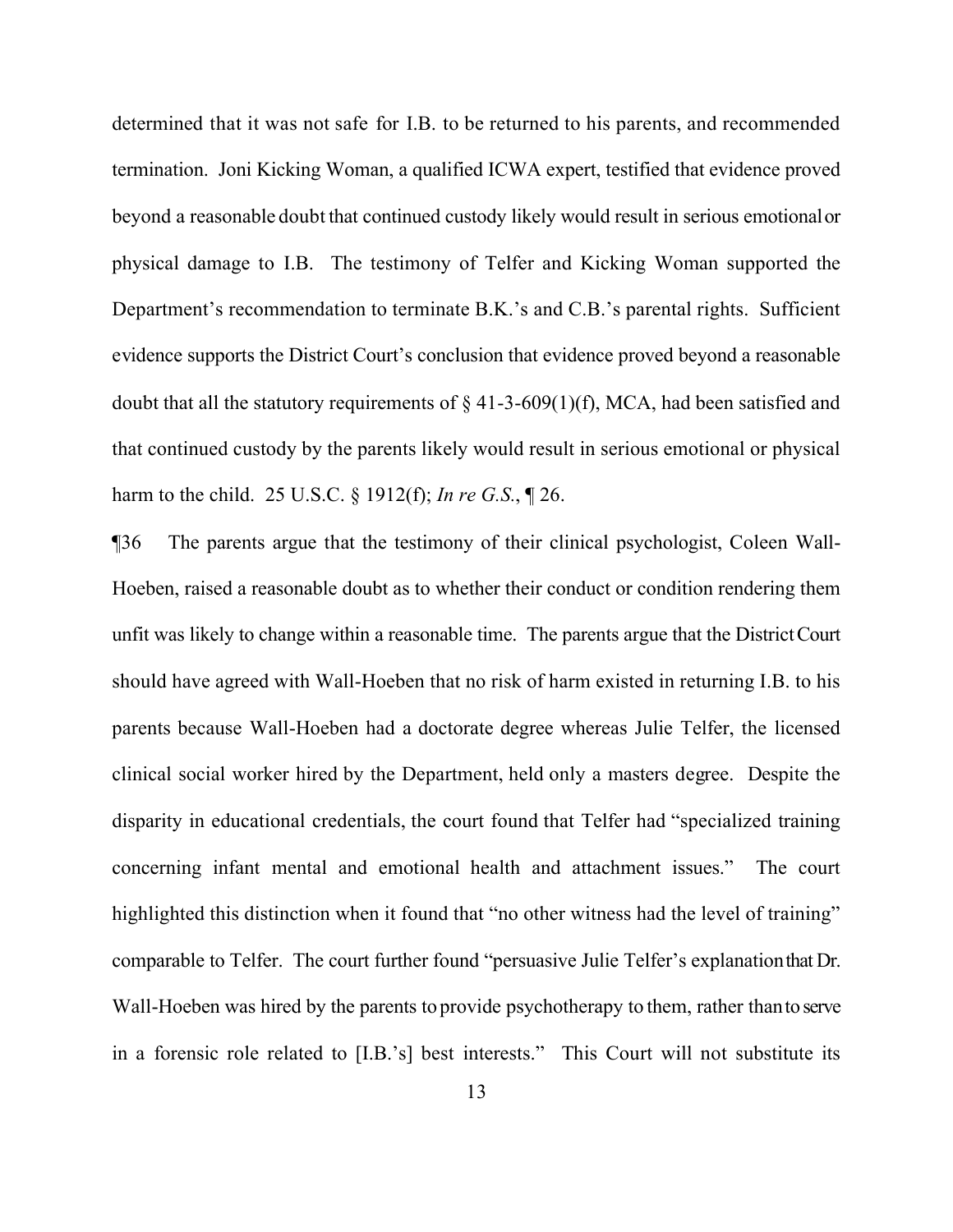judgment for that of the District Court's regarding the credibility, persuasiveness, and weight to be given to a witness's testimony. *In re K.J.B.,* 2007 MT 216, ¶ 23, 339 Mont. 28, 168 P.3d 629.

¶37 *Did the District Court correctly conclude that the Department made active efforts to prevent breakup of the Indian family?*

¶38 ICWA requires the Department to make active efforts to provide remedial services and rehabilitative programs designed to prevent the breakup of the Indian family. 25 U.S.C. § 1912(d). Active efforts imply a heightened responsibility for the Department to take timely, affirmative action to avoid the breakup of the Indian family. *In re T.W.F.*, 2009 MT 207, ¶ 27, 351 Mont. 233, 210 P.3d 174; *In re G.S.*, ¶ 36. The parents agree that they cannot dispute that the Department made active efforts and provided services to them throughout these proceedings. We agree and believe it unnecessary to list the many services provided by the Department. Those services began before removal and continued throughout these proceedings.

¶39 The parents contend, however, that the Department's "efforts and services were not aimed at preventing the break-up of the family." The parents argue that the Department's efforts and services "severely damaged the bond between I.B. and his parents and actually prevented reunification of the family." The parents argue that the Department provided visitation services as "test sessions for the parents" and that I.B.'s stress resulted from the infrequent and irregular visitation schedule, rather than from the parents' lack of attachment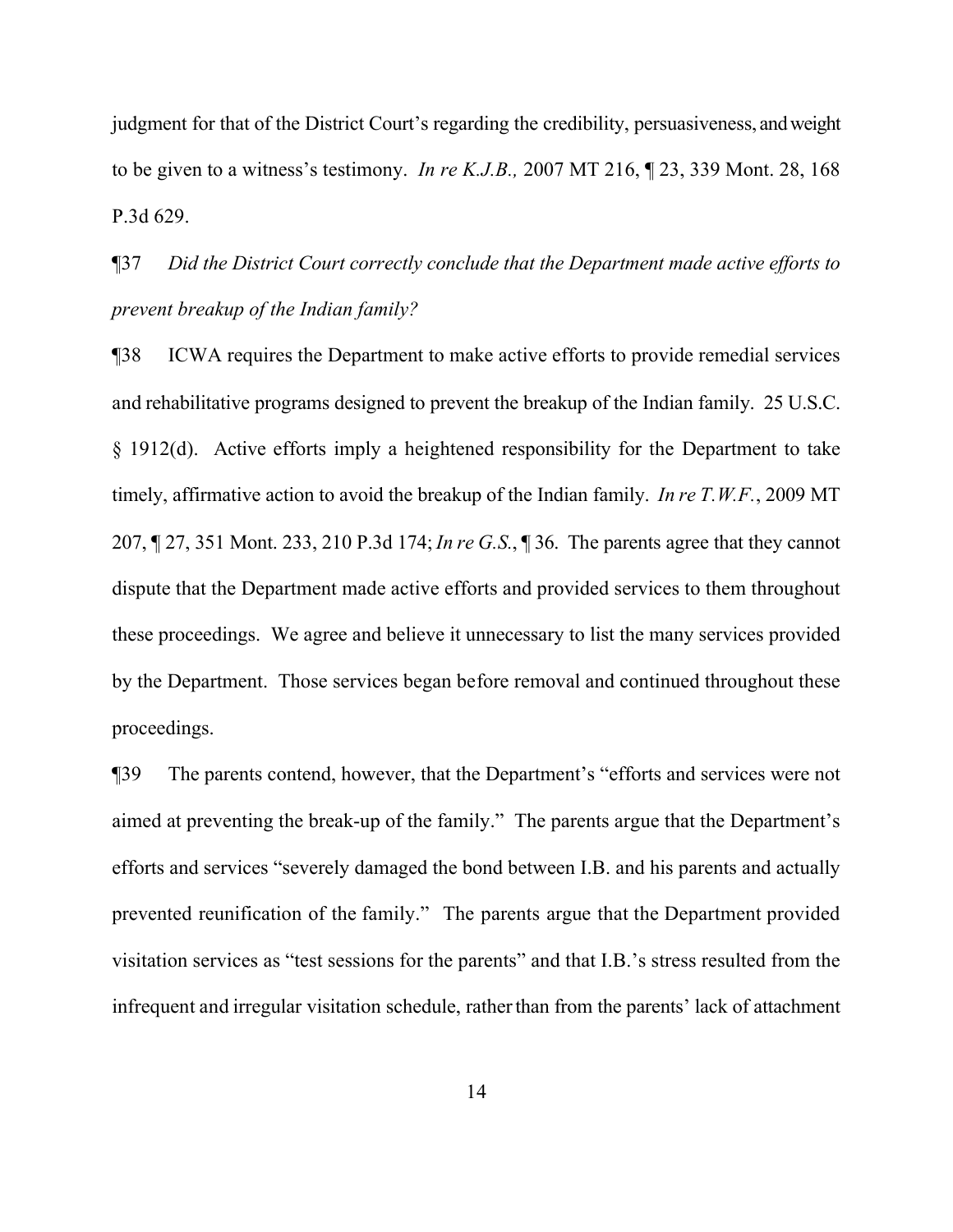to I.B. and poor parenting skills. The parents complain that the Department did not adequately provide counseling, educational services, or therapy.

¶40 The record does not support the parents' assertion that the Department set the parents up for failure by not providing more visitation sessions and therapy. The Department promptly explained why it removed I.B. from the parents' home and what the parents needed to provide before I.B. could be returned. The Department provided in-home trainings, parenting classes, parenting coaching, psychological evaluations to understand better the parents' abilities and limitations, transportation, and visitation services. The record does not support the parents' argument that the many services provided by the Department actually caused the family's breakup.

¶41 We disagree with the parents that the Department actually caused these proceedings to end in termination. ICWA requires heightened efforts by the Department. *In re T.W.F.*, ¶ 27. Nothing in ICWA guarantees, however, that those efforts will be successful. *See e.g. In re G.S*., ¶ 37. The success of the remedial services and rehabilitative programs concomitantly depends on the parents' ability and willingness to develop the necessary skills to provide their child with a safe living environment. *In re T.W.F.*, ¶ 27. Substantial evidence supports the District Court's findings regarding the services and programs that the Department provided to the parents. The District Court correctly concluded that the Department made active efforts to provide remedial and rehabilitative services to the parents that were designed to prevent the breakup of the family.

¶42 *Did the parents receive effective assistance of counsel?*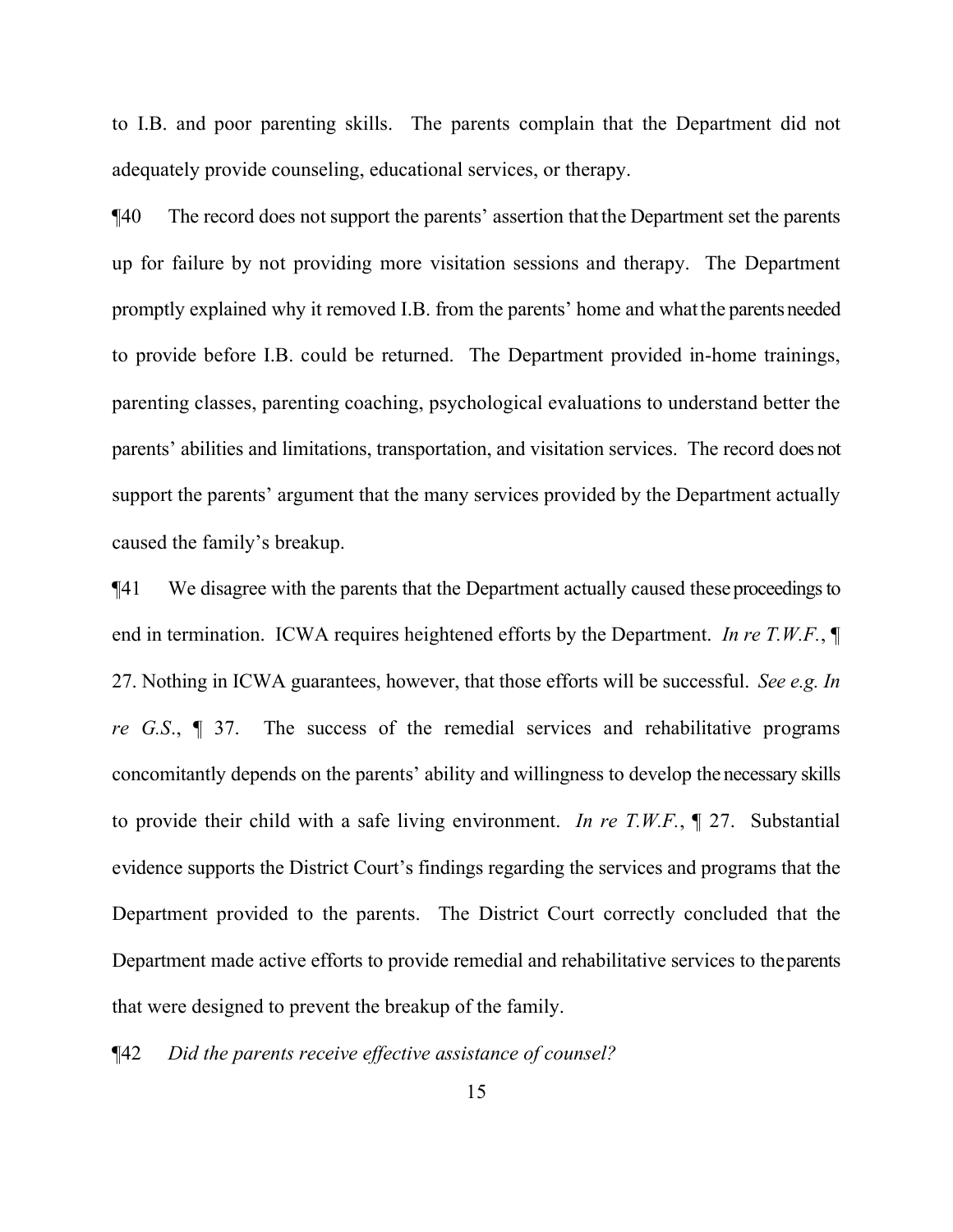¶43 The parents argue that their counsel provided ineffective assistance when she did not secure an ICWA expert to rebut the Department's ICWA expert's testimony that returning I.B. to his parents would likely result in serious harm. This Court determines a trial counsel's effectiveness by reviewing his or her 1) training and experience, and 2) advocacy skills. *In re B.M.*, ¶ 22. Only if the parent suffered prejudice, however, will this Court determine that trial counsel's ineffective performance warrants reversal. *Id.* Nothing in the trial record reveals that the parents' counsel lacked adequate training and experience to represent them or that their counsel's advocacy skills were ineffective.

¶44 The parents argue only that their trial counsel's failure to present expert rebuttal testimony on the ICWA standard prejudiced them. ICWA requires that a qualified expert witness testify during termination hearings regarding whether continued custody of the child by the parent likely would result in serious emotional or physical damage to the child. 25 U.S.C. § 1912(f). ICWA does not require both the Department and the parents to present qualified expert witnesses. Such a requirement would create an impossible situation for counsel if no qualified expert existed who would testify favorably for the parents. The trial counsel's decision not to present rebuttal testimony does not constitute ineffective assistance of counsel.

¶45 Joni Kicking Woman, a qualified ICWA expert, testified that returning I.B. to his parents' care would result in serious harm beyond a reasonable doubt. B.K.'s and C.B.'s trial counsel had an opportunity to cross-examine Kicking Woman. The parents have not